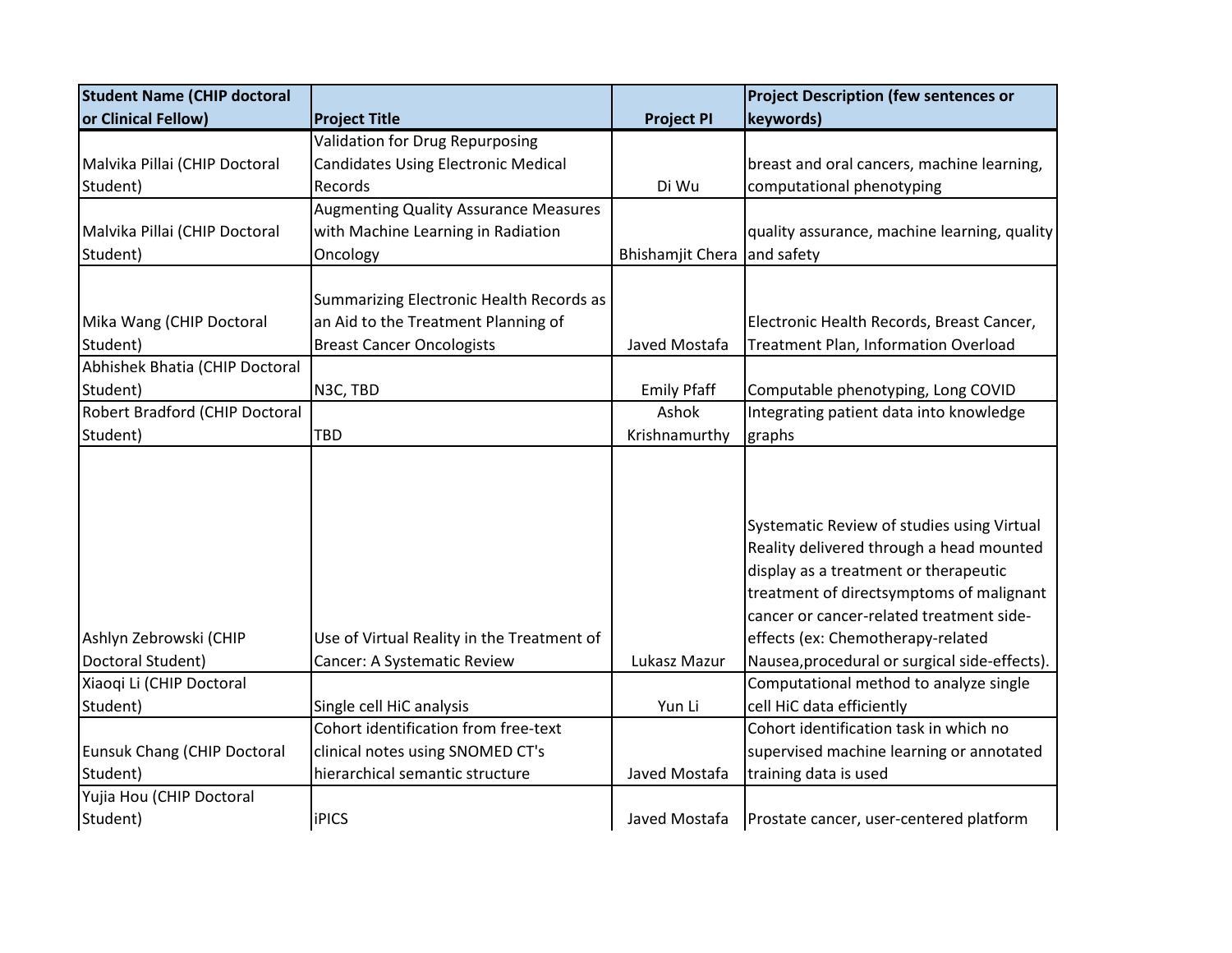|                              |                                                                                                       |                  | Queries of the Epic@UNC CLARITY              |
|------------------------------|-------------------------------------------------------------------------------------------------------|------------------|----------------------------------------------|
|                              |                                                                                                       |                  | database for calculation of multiple metrics |
|                              |                                                                                                       |                  | related to quality of care for metabolic     |
|                              | <b>Quality Metrics for Hospitalized</b>                                                               |                  | patients, including "door-to-dextrose" time  |
| Michael Adams                | <b>Metabolic Patients</b>                                                                             | Jonathan Berg    | and others                                   |
|                              |                                                                                                       |                  |                                              |
|                              |                                                                                                       |                  | 1) Using signal processing of raw EEG data   |
|                              |                                                                                                       |                  | to identify "delta power" in Angelman        |
|                              |                                                                                                       |                  | syndrome 2) Using EMERSE to identify a       |
|                              |                                                                                                       |                  | cohort of kids at UNC with Angelman          |
|                              |                                                                                                       |                  | Syndrome 3) Using a combination of ICD10     |
|                              | 'EHR Fingerprinting" for Angelman                                                                     | Michael Adams,   | codes and labs, create an ML model to        |
| Michael Adams                | Syndrome identification                                                                               | Elizabeth Jalazo | predict angelman syndrome                    |
|                              |                                                                                                       |                  | Studying patterns of ICD10 codes and         |
|                              |                                                                                                       |                  | patient-level encounter data to see if they  |
|                              |                                                                                                       |                  | can predict the presence of a diagnostic     |
|                              |                                                                                                       | Jonathan Berg,   | odyssey and thereby suggest if the patient   |
|                              | Identifying a "diagnostic odyssey" through Kristen Hassmiller might need expedited diagnostic genetic |                  |                                              |
| Michael Adams                | the EHR                                                                                               | Lich             | testing.                                     |
|                              |                                                                                                       |                  |                                              |
|                              |                                                                                                       |                  | Working with the Epic Enterprise Analytics   |
|                              |                                                                                                       |                  | Team to deploy an automated calculator       |
|                              | Deployment of an automated tool to                                                                    |                  | for the Dutch Lipid Clinic Network Score for |
|                              | calculate the Dutch Lipid Clinic Network                                                              |                  | Familial Hypercholesterolemia to aid in      |
|                              | Score for Familial Hypercholesterolemia                                                               |                  | diagnostic testing for this condition in the |
| Michael Adams                | in the EHR                                                                                            | Jonathan Berg    | health system                                |
|                              |                                                                                                       |                  | This study leverages frequent pattern        |
|                              |                                                                                                       |                  | mining techniques to examine the             |
|                              |                                                                                                       |                  | prevalence of persistent patterns, new       |
|                              |                                                                                                       |                  | patterns, and lessening patterns in good     |
|                              | Pre- and Post-Pandemic Comparative                                                                    |                  | catch data (or incident reports) since the   |
| Meagan Foster (CHIP Doctoral | Analysis of Frequent Patterns in Good                                                                 |                  | COVID-19 pandemic emerged in March           |
| Student)                     | <b>Catches from Radiation Oncology</b>                                                                | Meagan Foster    | 2020.                                        |